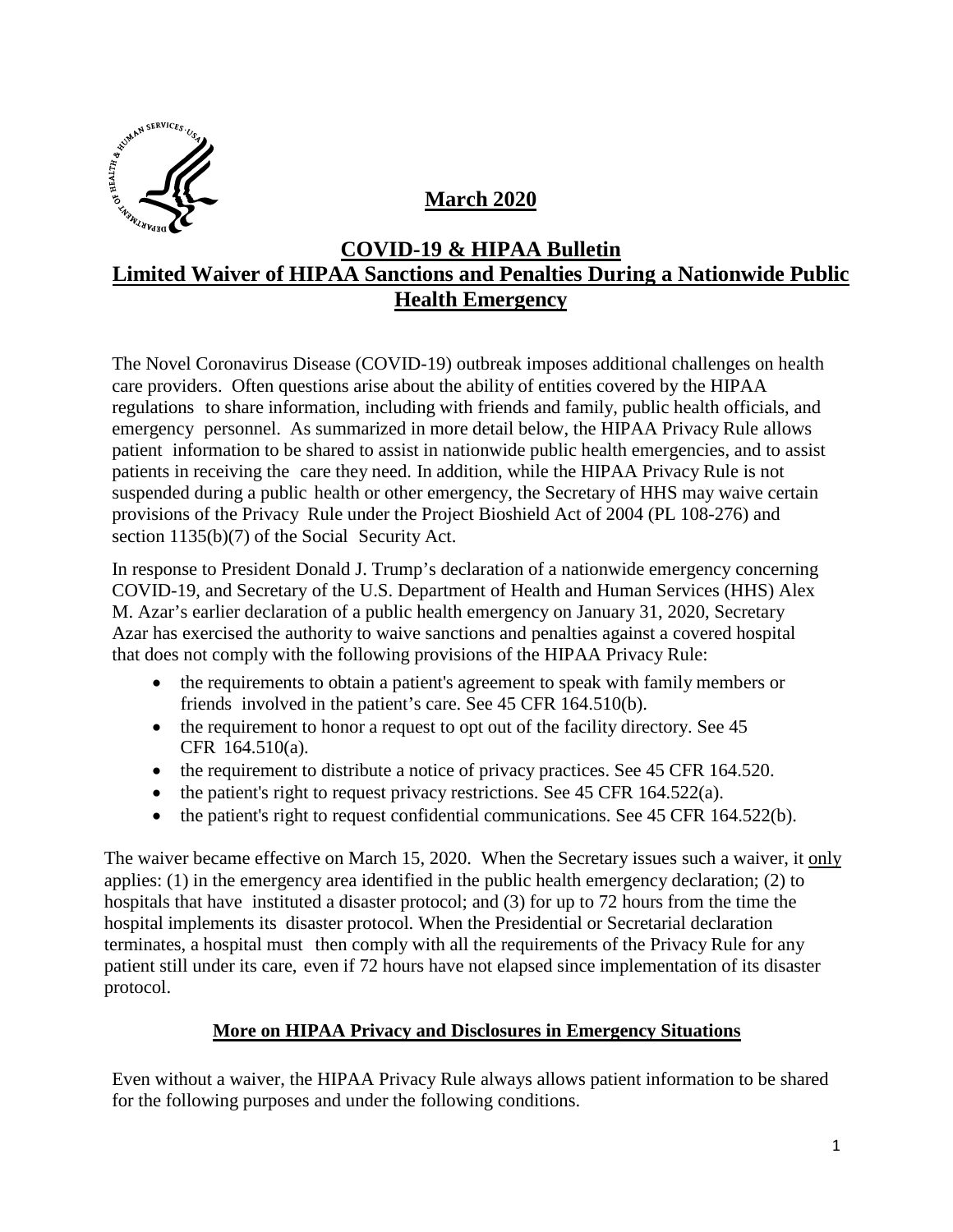*Treatment* Under the Privacy Rule, covered entities may disclose, without a patient's authorization, protected health information about the patient as necessary to treat the patient or to treat a different patient. Treatment includes the coordination or management of health care and related services by one or more health care providers and others, consultation between providers, and the referral of patients for treatment. See 45 CFR §§ 164.502(a)(1)(ii), 164.506(c), and the definition of "treatment" at 164.501.

*Public Health Activities* The HIPAA Privacy Rule recognizes the legitimate need for public health authorities and others responsible for ensuring public health and safety to have access to protected health information that is necessary to carry out their public health mission. Therefore, the Privacy Rule permits covered entities to disclose needed protected health information without individual authorization:

- *To a public health authority*, such as the CDC or a state or local health department, that is authorized by law to collect or receive such information for the purpose of preventing or controlling disease, injury or disability. This would include, for example, the reporting of disease or injury; reporting vital events, such as births or deaths; and conducting public health surveillance, investigations, or interventions. A "public health authority" is an agency or authority of the United States government, a State, a territory, a political subdivision of a State or territory, or Indian tribe that is responsible for public health matters as part of its official mandate, as well as a person or entity acting under a grant of authority from, or under a contract with, a public health agency. See 45 CFR §§ 164.501 and 164.512(b)(1)(i). For example, a covered entity may disclose to the CDC protected health information on an ongoing basis as needed to report all prior and prospective cases of patients exposed to or suspected or confirmed to have COVID-19.
- *At the direction of a public health authority, to a foreign government agency* that is acting in collaboration with the public health authority. See  $45$  CFR  $164.512(b)(1)(i)$ .
- *To persons at risk* of contracting or spreading a disease or condition if other law, such as state law, authorizes the covered entity to notify such persons as necessary to prevent or control the spread of the disease or otherwise to carry out public health interventions or investigations. See 45 CFR 164.512(b)(1)(iv).

#### *Disclosures to Family, Friends, and Others Involved in an Individual's Care and for*

*Notification* A covered entity may share protected health information with a patient's family members, relatives, friends, or other persons identified by the patient as involved in the patient's care. A covered entity also may share information about a patient as necessary to identify, locate, and notify family members, guardians, or anyone else responsible for the patient's care, of the patient's location, general condition, or death. This may include, where necessary to notify family members and others, the police, the press, or the public at large. See 45 CFR 164.510(b).

• The covered entity should get verbal permission from individuals or otherwise be able to reasonably infer that the patient does not object, when possible; if the individual is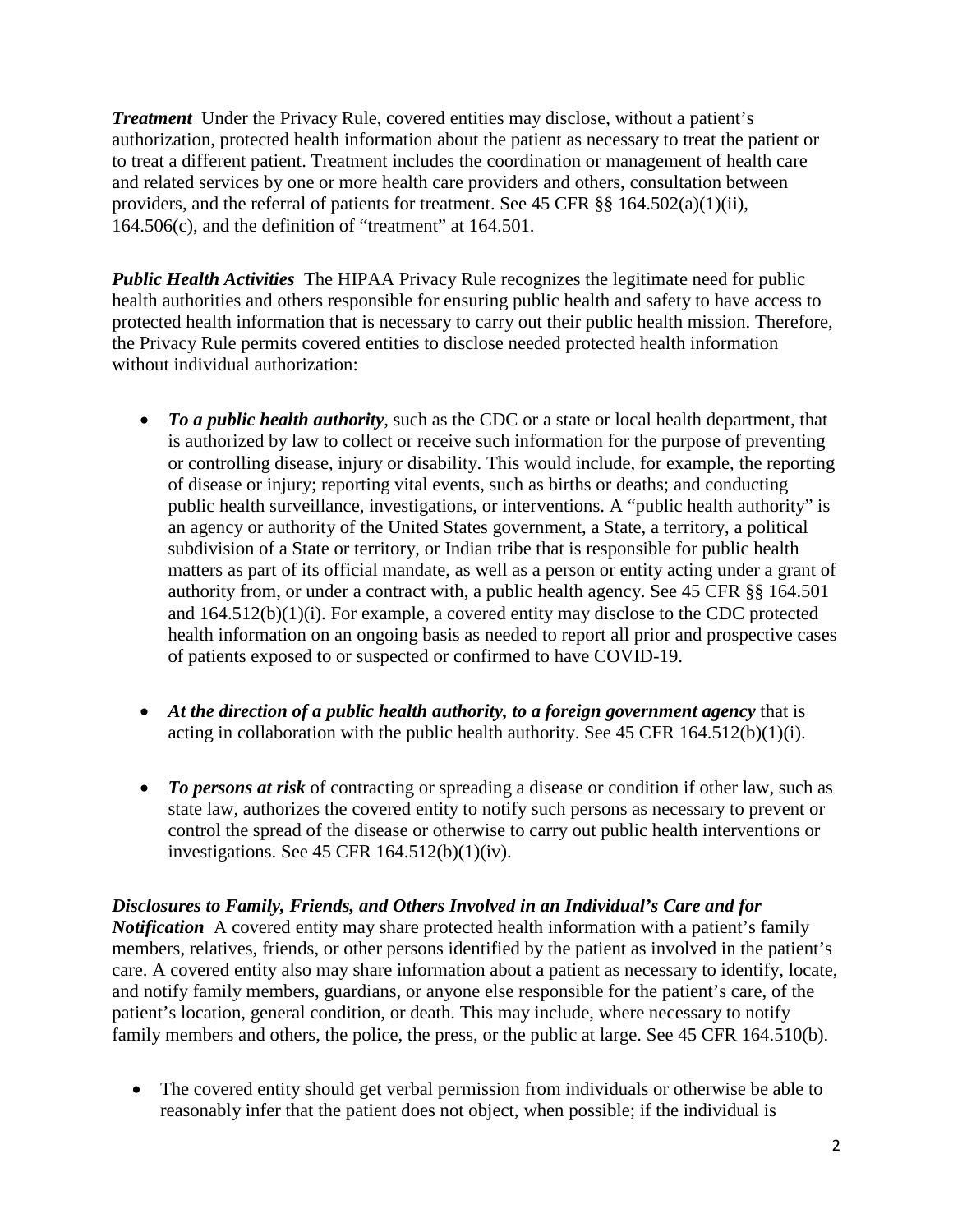incapacitated or not available, covered entities may share information for these purposes if, in their professional judgment, doing so is in the patient's best interest.

- For patients who are unconscious or incapacitated: A health care provider may share relevant information about the patient with family, friends, or others involved in the patient's care or payment for care, if the health care provider determines, based on professional judgment, that doing so is in the best interests of the patient. For example, a provider may determine that it is in the best interests of an elderly patient to share relevant information with the patient's adult child, but generally could not share unrelated information about the patient's medical history without permission.
- In addition, a covered entity may share protected health information with disaster relief organizations that, like the American Red Cross, are authorized by law or by their charters to assist in disaster relief efforts, for the purpose of coordinating the notification of family members or other persons involved in the patient's care, of the patient's location, general condition, or death. It is unnecessary to obtain a patient's permission to share the information in this situation if doing so would interfere with the organization's ability to respond to the emergency.

*Disclosures to Prevent or Lessen a Serious and Imminent Threat Health care providers may* share patient information with anyone as necessary to prevent or lessen a serious and imminent threat to the health and safety of a person or the public – consistent with applicable law (such as state statutes, regulations, or case law) and the provider's standards of ethical conduct. See 45 CFR 164.512(j). Thus, providers may disclose a patient's health information to anyone who is in a position to prevent or lesson the serious and imminent threat, including family, friends, caregivers, and law enforcement without a patient's permission. HIPAA expressly defers to the professional judgment of health professionals in making determinations about the nature and severity of the threat to health and safety. See 45 CFR 164.512(j).

*Disclosures to the Media or Others Not Involved in the Care of the Patient/Notification* In general, except in the limited circumstances described elsewhere in this Bulletin, affirmative reporting to the media or the public at large about an identifiable patient, or the disclosure to the public or media of specific information about treatment of an identifiable patient, such as specific tests, test results or details of a patient's illness, may not be done without the patient's written authorization (or the written authorization of a personal representative who is a person legally authorized to make health care decisions for the patient). See 45 CFR 164.508 for the requirements for a HIPAA authorization. Where a patient has not objected to or restricted the release of protected health information, a covered hospital or other health care facility may, upon a request to disclose information about a particular patient asked for by name, release limited facility directory information to acknowledge an individual is a patient at the facility, and may provide basic information about the patient's condition in general terms (e.g., critical or stable, deceased, or treated and released). Covered entities may also disclose information when the patient is incapacitated, if the disclosure is believed to be in the best interest of the patient and is consistent with any prior expressed preferences of the patient. See 45 CFR 164.510(a).

*Minimum Necessary* For most disclosures, a covered entity must make reasonable efforts to limit the information disclosed to that which is the "minimum necessary" to accomplish the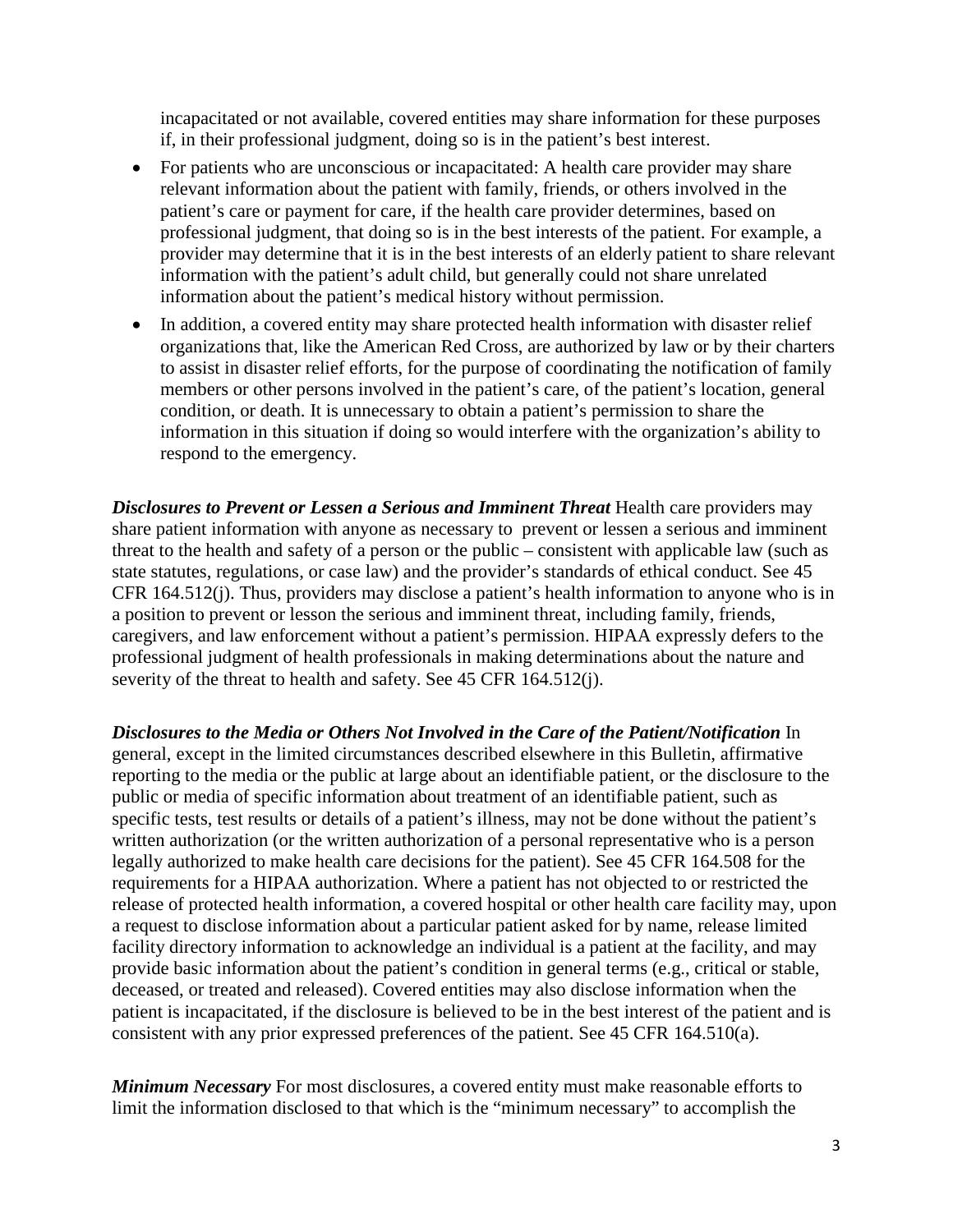purpose. (Minimum necessary requirements do not apply to disclosures to health care providers for treatment purposes.) Covered entities may rely on representations from a public health authority or other public official that the requested information is the minimum necessary for the purpose, when that reliance is reasonable under the circumstances. For example, a covered entity may rely on representations from the CDC that the protected health information requested by the CDC about all patients exposed to or suspected or confirmed to have COVID-19 is the minimum necessary for the public health purpose. In addition, internally, covered entities should continue to apply their role-based access policies to limit access to protected health information to only those workforce members who need it to carry out their duties. See 45 CFR §§ 164.502(b), 164.514(d).

#### *Safeguarding Patient Information*

In an emergency situation, covered entities must continue to implement reasonable safeguards to protect patient information against intentional or unintentional impermissible uses and disclosures. Further, covered entities (and their business associates) must apply the administrative, physical, and technical safeguards of the HIPAA Security Rule to electronic protected health information.

#### *HIPAA Applies Only to Covered Entities and Business Associates*

The HIPAA Privacy Rule applies to disclosures made by employees, volunteers, and other members of a covered entity's or business associate's workforce. Covered entities are health plans, health care clearinghouses, and those health care providers that conduct one or more covered health care transactions electronically, such as transmitting health care claims to a health plan. Business associates generally are persons or entities (other than members of the workforce of a covered entity) that perform functions or activities on behalf of, or provide certain services to, a covered entity that involve creating, receiving, maintaining, or transmitting protected health information. Business associates also include subcontractors that create, receive, maintain, or transmit protected health information on behalf of another business associate. The Privacy Rule does not apply to disclosures made by entities or other persons who are not covered entities or business associates (although such persons or entities are free to follow the standards on a voluntary basis if desired). There may be other state or federal rules that apply.

#### *Business Associates*

A business associate of a covered entity (including a business associate that is a subcontractor) may make disclosures permitted by the Privacy Rule, such as to a public health authority, on behalf of a covered entity or another business associate to the extent authorized by its business associate agreement.

#### *Other Resources*

The COVID-19 Public Health Emergency declaration is available at: <https://www.phe.gov/emergency/news/healthactions/phe/Pages/default.aspx>

For more information on COVID-19, please visit: [https://www.coronavirus.gov](https://www.coronavirus.gov/)